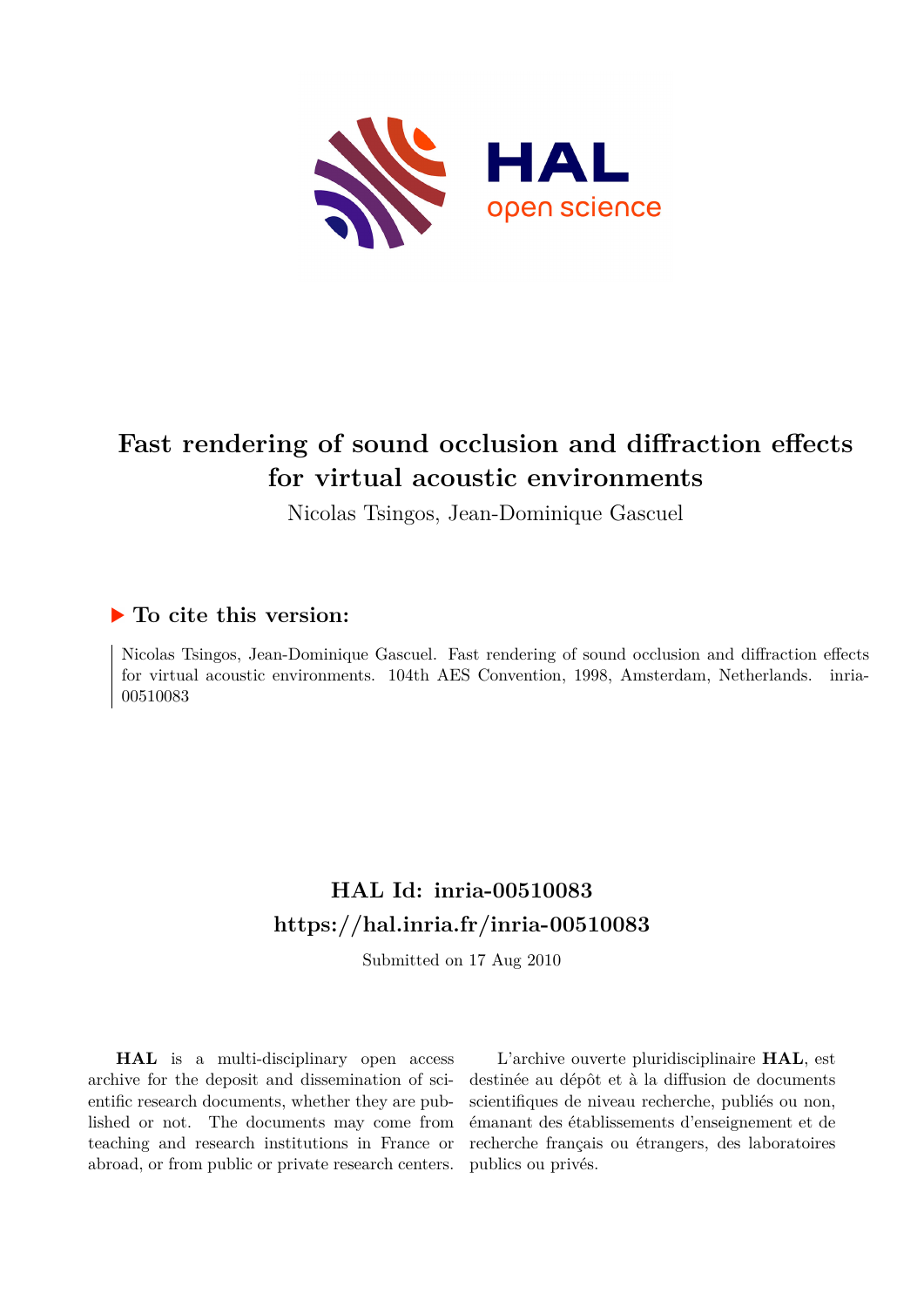# **Fast rendering of sound occlusion and diffraction effects for virtual acoustic environments**

Nicolas Tsingos and Jean-Dominique Gascuel

### iMAGIS†/GRAVIR-IMAG/INRIA

#### **Abstract**

We present a new approach to efficiently compute effects of sound occlusion and diffraction by obstacles in general virtual acoustic environments. Based on the Fresnel-Kirchoff approximation to diffraction, our method uses a 3D model of the environment and computer graphics hardware to evaluate diffraction effects between a sound source and a receiver position. No further hypothesis is needed on the diffracting domain. This method allows us to compute attenuation data and filters which can then be used for auralization. The method can also be extended to indirect sound propagation paths.

# **1 Introduction**

Several methods have already been designed to render a virtual sound field for interactive virtual reality applications, including effects such as Doppler effect for moving sound sources and use of binaural cues or filtering techniques for convincing immersive "3D-sound". Nevertheless, existing approaches do not take properly into account effects of sound occlusion during the simulation which can lead to a significant loss of realism [9]. Computing realistic sound occlusion is a difficult problem due to the phenomenon of diffraction. In a natural environment, audible sound waves, whose wavelengths range from a few millimeters to tens of meters, are diffracted by surrounding objects. Thus, sound diffraction cannot always be neglected and computing the resulting effects usually can only be achieved using ad-hoc models or time consuming techniques.

We present a novel approach to compute sound occlusion and diffraction for fully dynamic virtual acoustic environments where sources, listeners and occluders are moving. Given a geometrical model of a virtual environment, this method allows fast calculation of sound diffraction between two points in space. We use computer graphics hardware, which becomes more and more common on various computing platforms, to reconstruct in interactive to real-time rates the diffracting domain so we can evaluate the diffracted sound field.

First, we review some previous work aimed at computing sound diffraction and recall some details about the Fresnel-Kirchoff approximation that we use in our calculation. Then, we show how the diffraction integral can be evaluated efficiently and in a generic manner using standard computer graphics hardware rendering. We present some results validating our approach in several well known cases and discuss its limitations. Finally, we show how our model can be extended to indirect sound propagation paths in an image-source calculation context and used in an auralization system.

<sup>&</sup>lt;sup>†</sup>iMAGIS is a joint research project of CNRS/INRIA/UJF/INPG.

iMAGIS/GRAVIR, BP 53, F-38041 Grenoble cedex 09 France.

E-mail: {Nicolas.Tsingos|Jean-Dominique.Gascuel}@imag.fr

http:://www-imagis.imag.fr/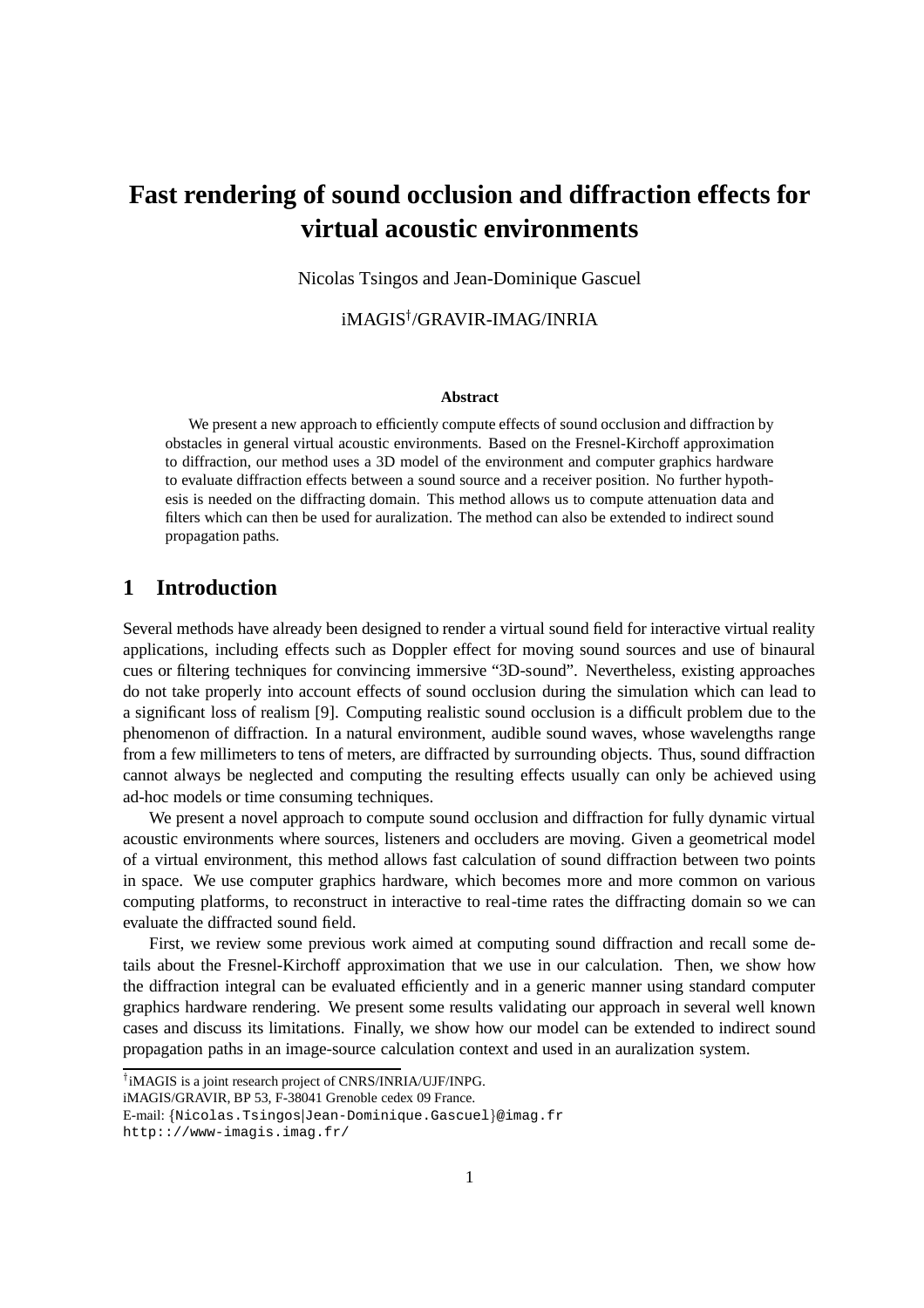# **2 Previous approaches**

Various methods exist to compute sound occlusion and diffraction effects, especially to study attenuation of traffic noise by acoustic screens [10]. However, these methods define the diffracted sound field only for obstacles of very simple geometry (e.g. planes, cylinders or ellipsoids). In more complex configurations, two main approaches are used: finite elements methods [15] and geometrical theory of diffraction [7, 8]. Although accurate, finite element methods suffer from their computational cost (up to hours of calculation) and thus cannot be applied to interactive or real-time applications. However, they remain the reference approaches if it comes to accuracy and generality. Geometrical theory of diffraction is an extension of geometrical optics to diffraction phenomena (through the definition of diffracted rays) and has also been applied to sound waves. But constructing the diffracted rays is a difficult task in arbitrary 3D environments and remains quite costly, if possible. Acceleration structures such as ray/beam-trees can, of course, be used in order to precompute information [6, 12] . This approach is adequate in the case of a moving listener, but part of, if not the whole structure would have to be be reconstructed if a sound source or the environment is modified [3]. Moreover, necessary diffraction coefficients must be found by a comparison to canonical cases which limits the method in the case of complex environments. Another approximation often used is the Fresnel-Kirchoff theory of diffraction [4]. Our calculation is based on this theory, presented in more detail below.

# **3 The Fresnel-Kirchoff diffraction theory**

The Fresnel-Kirchoff approximation to diffraction is well known in geometrical optics [5, 1]. It is *a priori* also valid in the case of high-frequency sound waves. Fresnel diffraction is based on the *Huygens-Fresnel principle* stating that *every unobstructed point of a wavefront, at a given instant in time, serves as a source of spherical secondary waves (with the same frequency as that of the primary wave). The amplitude of the acoustic field at any point beyond is the superposition of all these waves (considering their amplitudes and phases)* (Figure 1). This rather hypothetical principle has been later on developed in a more rigorous way by Kirchoff, who proved that it can be derived from the scalar diffraction theory (see appendix B).

Thus, let us consider a sound source emitting a spherical, harmonic sound wave of wavelength  $\lambda$ and a 3D diffracting domain of envelope  $\Sigma$ .

The unoccluded sound pressure disturbance can be expressed as:

$$
P_u(t,\rho) = \frac{\epsilon_o}{\rho} e^{i(k\rho - \omega t)} = \hat{P}_u(\rho) e^{-i\omega t},
$$

where  $k = 2\pi/\lambda$  is the wave number,  $\omega = kc$ , c is the sound propagation speed and  $\epsilon_o$  is the source strength.

According to Fresnel-Kirchoff's theory, the sound pressure contribution  $dP(M)$  of a small differential area dS of the unoccluded wavefront to the total sound pressure  $P(M)$  at any point M beyond  $\Sigma$  can be expressed as (omitting the  $e^{-i\omega t}$  term):

$$
d\hat{P}(M)dS = -\frac{\epsilon_0 e^{ik(\rho+r)}}{4\pi\rho r} \left(ik(1+\mathbf{n}\cdot\mathbf{r}) - \frac{1}{\rho} - \frac{\mathbf{n}\cdot\mathbf{r}}{r}\right)dS
$$
 (1)

(see also notations in Figure 1 and appendix B).

The total pressure  $P(M)$  at point M is then:

$$
\hat{P}(M) = \iint_{\Sigma_{\text{UNOCCLUDING}}} d\hat{P}(M) dS,
$$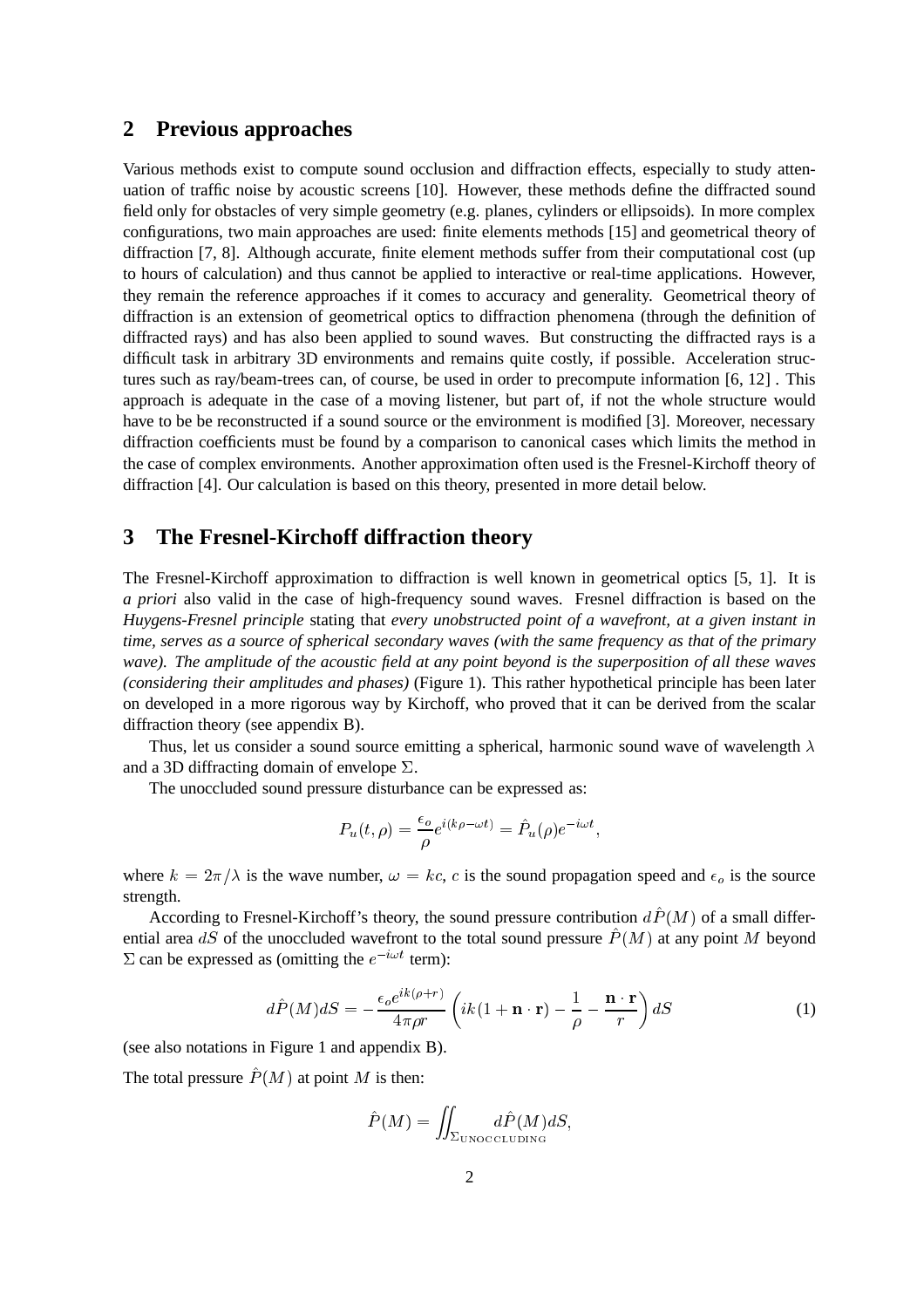which can be also expressed as:

$$
\hat{P}(M) = \hat{P}_u(M) - \iint_{\Sigma_{\text{OCCLUDING}}} d\hat{P}(M) dS,
$$
\n(2)

where  $Pu(M)$  is the unoccluded sound pressure disturbance at point M.

## **4 Using computer graphics hardware to compute diffraction effects**

Evaluating the diffracted sound field involves solving two problems:

- identify the diffracting domain between the source and the receiver,  $\Sigma_{\text{OCCLUDING}}$ ,
- $\bullet$  evaluate the diffraction integral (2).

In the following sections we describe how the diffracting domain can be reconstructed in real-time for an arbitrary 3D environment where sources, receivers and occluding objects are moving. We present two ways of evaluating the diffraction integral and discuss the limitations of our approach. Then, we show how our method can be applied to diffraction by screens of different geometry, including indirect propagation paths due to sound reflections, and compare our results to Boundary Element Method (BEM) simulations.

## **4.1 Reconstructing the diffracting domain**

Given a geometrical model of a virtual environment, we can use computer graphics hardware to compute in real-time an *occlusion depth-map* of the environment between the source and the listener. To compute the depth-map, we render the scene as an image using an orthographic projection from the sound source "point of view" parallel to the source-listener direction (Figure 2). We obtain the depth of all occluders between the source and the listener along the viewing direction simply by reading the depth information stored in the Z-buffer [2], avoiding a potentially costly ray-tracing operation. Moreover, we know that "lit" pixels correspond to occluded areas (Figure 3). From the occlusion depth-map, we can reconstruct an approximation of the obstructing domain,  $\Sigma_{\text{OCCLUDING}}$ , by reprojecting each occluded pixel back into 3D space.

### **4.2 Evaluating the diffraction integral**

We can therefore evaluate expression (2), the integral term being calculated as a discrete sum of differential terms (1) for every occluded pixel in the buffer leading to:

$$
\hat{P}(M) = \hat{P}_u(M) - \sum_{i=1}^{Pix} \sum_{j=1}^{Pix} V(i,j) d\hat{P}_{C(i,j)}(M),
$$

where  $V(i, j)$  equals 1 when pixel  $(i, j)$  is lit and 0 otherwise,  $dP_{C(i,j)}(M)$  is evaluated according to expression (1) where  $C(i, j)$  is the 3D point corresponding to the 2D pixel  $(i, j)$  in the depth image. The small differential area dS is approximated by the "area" of the pixel  $dS = a^2 / Pix^2$ . a is the width of the rendering frustum and  $Pix$  is the resolution of the rendering buffer. A pseudo code of a sample calculation procedure between a source S and a receiver M is given in appendix A.

In particular cases, especially at high frequencies, when distances  $\rho$  and r are big compared to the wavelength, and when the depth of the occluding surface is nearly constant (e.g. a plane at quasinormal incidence), expression of the diffraction integral can be simplified and an analytic solution can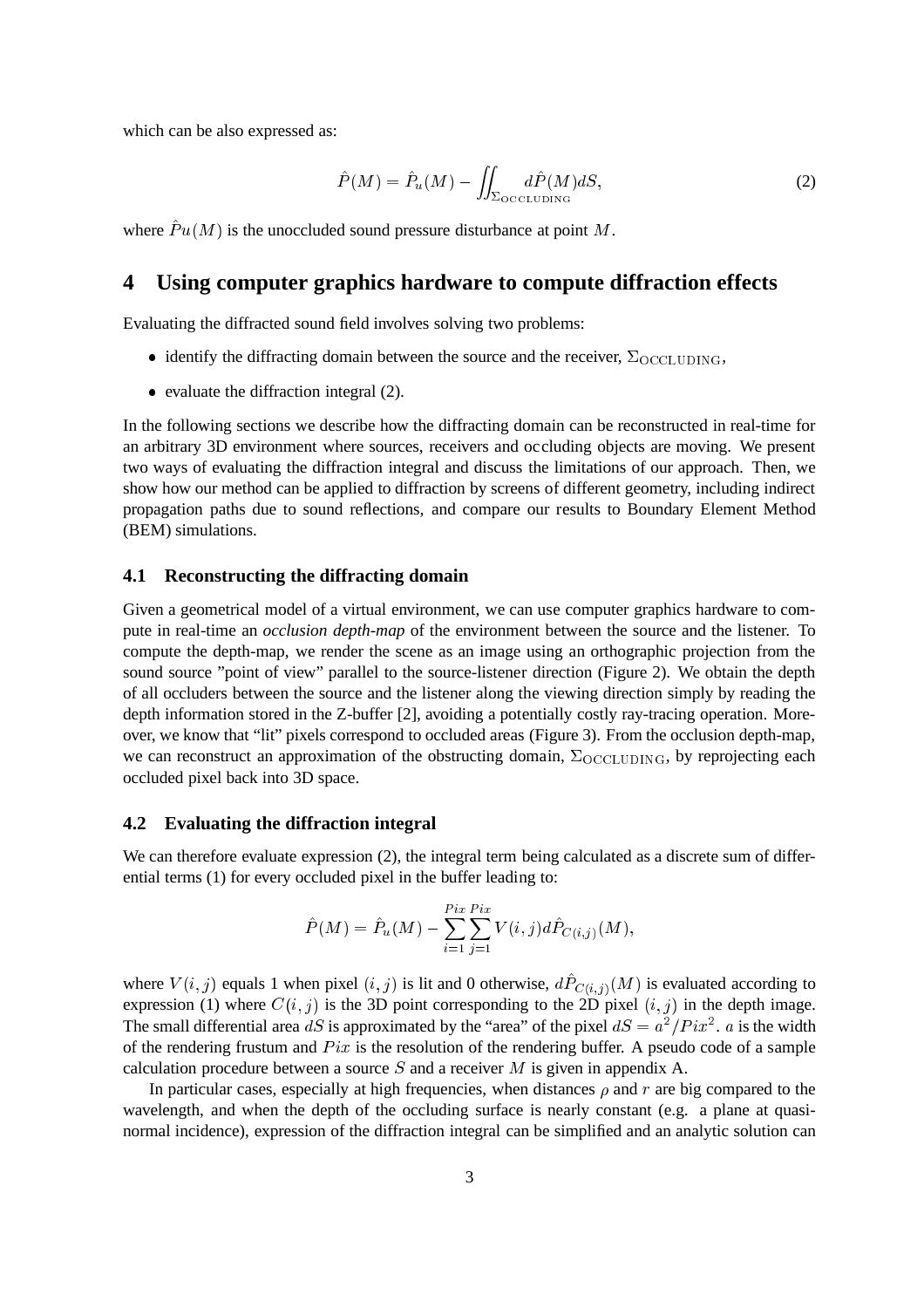be derived. This solution is very common in geometrical optics and can be expressed using the Fresnel integrals [5]. In that case the depth-map can be used to find necessary integration bounds and the integration can be performed using the analytical formulas which leads to better results and makes the calculation more robust at high frequencies. However, integration bounds can only be known at the buffer resolution.

#### **4.3 Tuning rendering parameters**

One question that arises at this point is the choice of the size and resolution of the rendered occlusion depth-map. In our formulation all parts of space that do not lie in the viewing frustum are unoccluded. Thus, width of the rendered buffer must be chosen so that the entire obstacle lies in the corresponding viewing frustum. Choosing a correct resolution for the rendering buffer is non trivial. Correct evaluation of the diffraction integral will depend in a good evaluation of the length of the different occluded paths. Of course, correct treatment of interferences depends on the evaluation of this length and of the sound wavelength. Deriving a mathematical bound on the minimum possible resolution does not seem practicable, but experiments showed that  $dr = \sqrt{ds} < \lambda/10$  seems appropriate to get a good treatment of interferences.

## **4.4 Influence of surface orientation**

A problem that can be encountered, especially when using a low resolution rendering, is that of reprojection errors which cannot be neglected especially at high frequencies. Those errors are mainly due to the orientation of the occluders relative to the view direction. If the occluder's surface is tangent to the view direction, the 3D reconstruction of the corresponding pixels will be subject to errors (Figure 4). However, we can correct them using computer graphics hardware to take into account surfaces' orientations in our calculation. To achieve this we simply use the standard lambertian diffuse illumination model [2] to render our obstacles. According to this model and given a light source, the light intensity of a point on a surface is given by:

$$
I = k_d(\vec{n}.\vec{l}),
$$

where  $k_d$  is a shading constant,  $\vec{n}$  is the normalized local normal of the surface and l is the normalized direction between the point of interest on the surface and the light source (Figure 4).

Thus, if we set  $k_d = 1$  and illuminate our virtual world with a directional light source directed along view direction, the illumination value i.e. the pixel color is directly the cosine of the angle between the local normal of the corresponding 3D surface and the view direction. We can use this term to correct the reconstruction errors or as a weight to change the influence of the surfaces depending on their orientation.

Note that as this computation uses standard 3D graphics hardware capabilities, the added computation time is negligible.

#### **4.5 Implementation**

Our method has been implemented in C++ using the standard OpenGL 3D graphics library [11] and 3D graphics database tool OpenInventor [14], which makes it easily portable to a variety of platforms including PC's. The current implementation runs on Silicon Graphics workstations.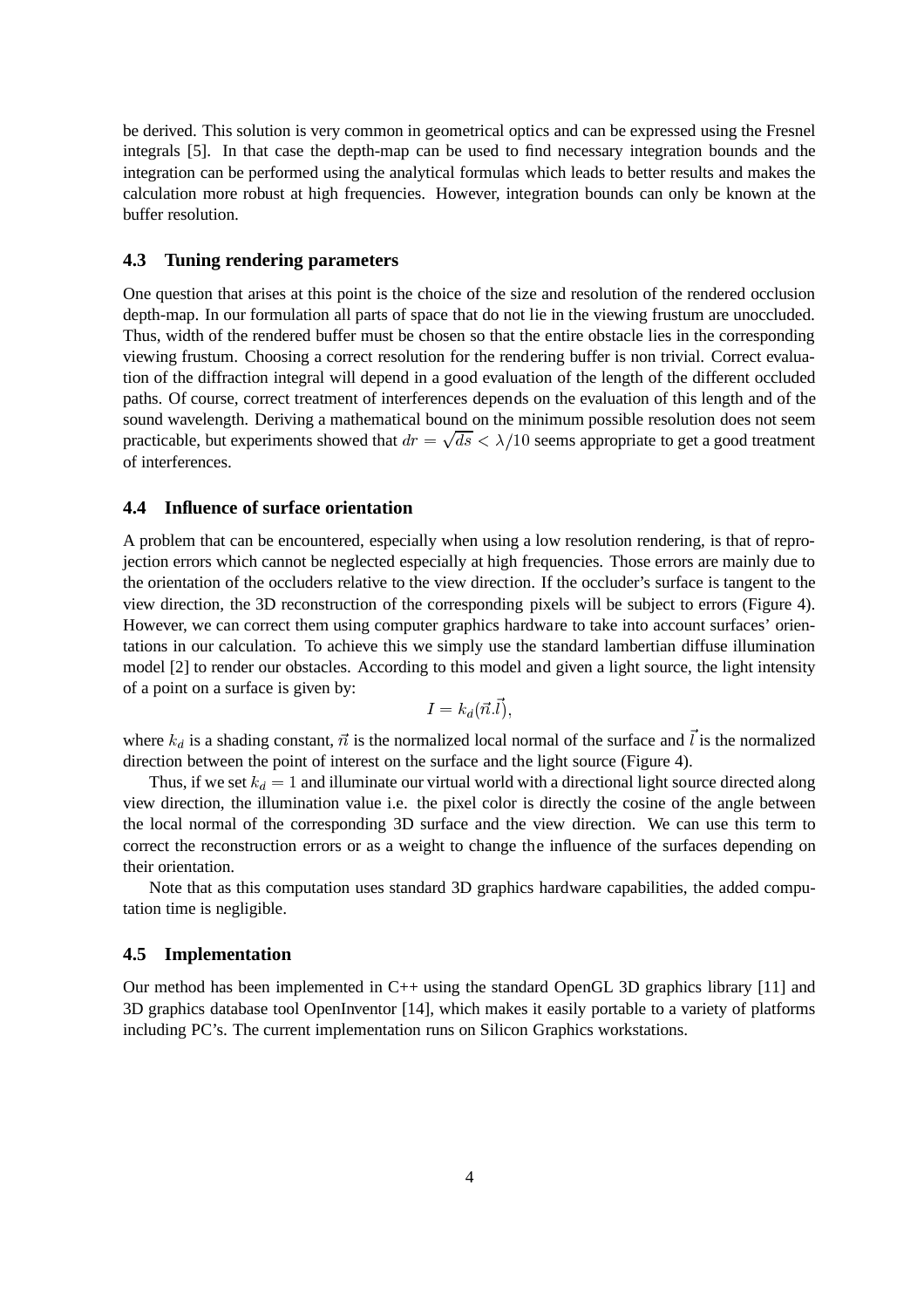## **5 Results**

#### **5.1 Diffraction by simple obstacles**

Figures 5 and 6 show the results of our method in two well known cases, the infinite half plane and the square aperture. Note that these examples are challenging for our method since the actual size of the occluders is "infinite" and we only consider a finite frustum. Table 1 gives comparative execution times to compute point to point attenuation data and quantitative error in the infinite half plane case (computed on an SGI Indy R5000 150MHz workstation). Note that even at low resolution, the method gives good qualitative results.

| Table 1: Comparative execution times for the half plane example at 1000Hz |      |         |          |  |  |  |
|---------------------------------------------------------------------------|------|---------|----------|--|--|--|
| resolution (pixels)                                                       | a    | time(s) | error(%) |  |  |  |
| 100x100                                                                   | 10.0 | 0.1     |          |  |  |  |
| 200x200                                                                   | 20.0 | 0.6     |          |  |  |  |
| 400x400                                                                   | 30.0 | 2.5     | 1.5      |  |  |  |
| 1500x1500                                                                 | 60.0 | 36      | 0.2      |  |  |  |

### **5.2 Application to visualization of sound diffraction phenomena**

Since our calculation is quite fast, it is possible to compute high quality energy maps, for example, to get a visualization of the influence of the occluding object. This kind of images can be computed by simply sampling a receiving plane in a ray-tracing-like approach and performing our calculation for each sampled receiving point. Figures 7, 5 and 6 show various intensity maps in different occluded configurations. Computation time greatly depends on the resolution of the final image and the resolution of each intermediate rendering, but is usually of the order of a few hours.

## **5.3 Application to interactive auralization**

One of the main advantages of the method is fast evaluation of diffraction without any limiting assumption on the geometry of the diffracting domain. This makes our method very appropriate for interactive graphics applications where it can be used to add occlusion and diffraction effects to the simulated sound. We compute a diffraction filter by running our calculation for different frequencies (e.g. central values of octave bands) and then use it to filter a rough sound signal. Figure 8 shows an example of attenuation spectrum calculated for an infinite half plane.

For applications where no quantitative result is needed (e.g. for interactive entertainment), a simpler method can be used. Sound attenuation that is realistic enough can be computed by evaluating the proportion of unoccluded pixels in the rendered image and using this term as an attenuation factor [13]. In order to get a frequency dependent attenuation, the width of the frustum needs to decrease as frequency increases. For very high frequencies this process will tend to a single ray-casting visibility test. One solution is to choose frustum size such that it contains the first Fresnel ellipsoid defined by the source and the receiver positions [5], i.e.  $a = \sqrt{\lambda(\lambda/4 + d)}$ , where d is the source to receiver distance.

## **6 Extension to indirect propagation paths**

The proposed method has been described for direct sound propagation between a source and a receiving position in presence of non-reflective occluders. We can extend our method using an image source model to take into account indirect propagation paths (to handle reflections on a ground for example [10]). In that case, we perform a rendering for each image source and render the occluders using the appropriate mirror transformation (Figure 9).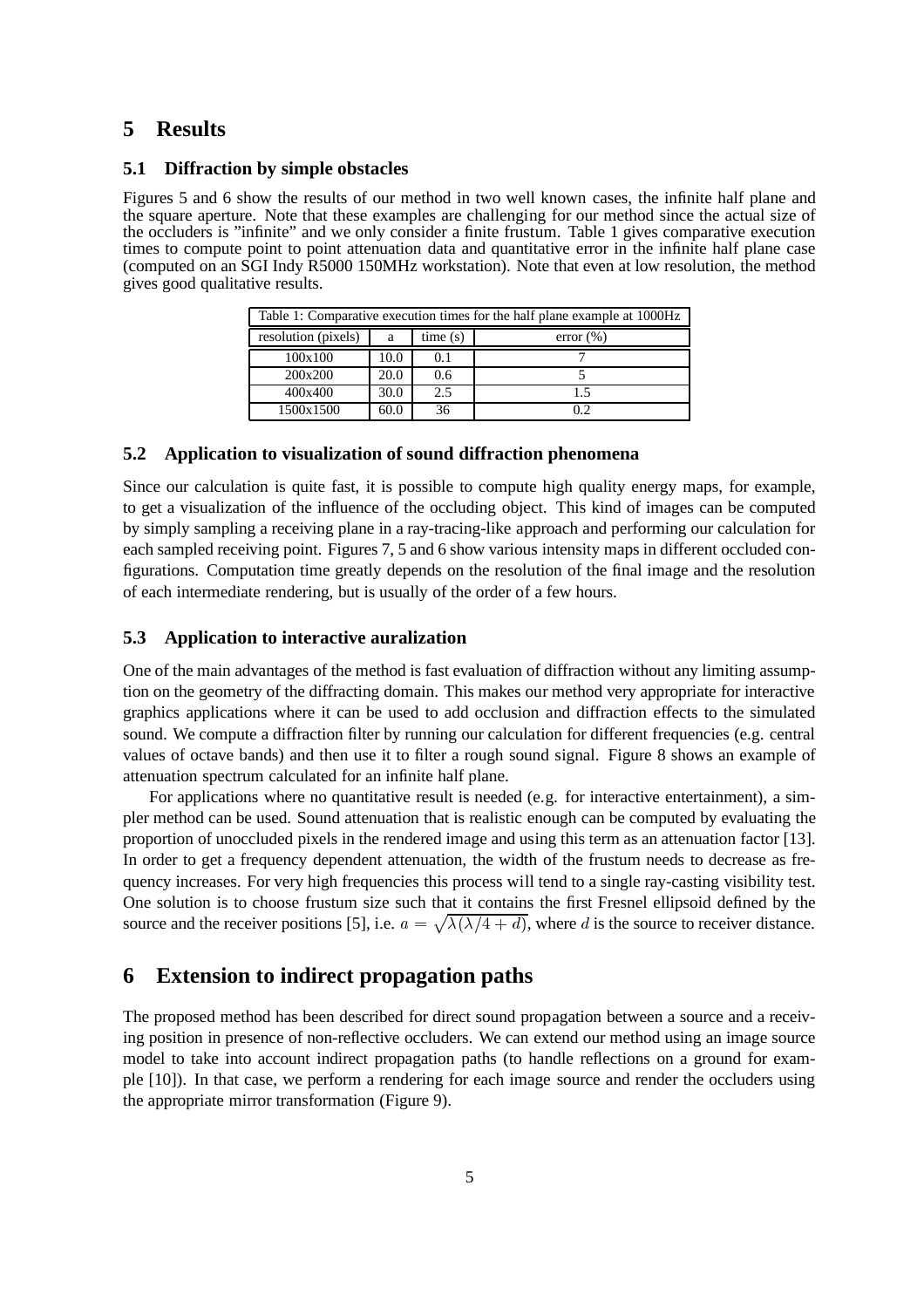Tables 2 to 5 show comparative results between our Z-buffer technique and a boundary element method for different frequencies (125Hz, 250Hz, 500Hz, 1000Hz) in the case of a thin screen occluder (Figure 10). Surface impedance is considered as infinite. Results shown in the tables consist of attenuation values,  $Att = 20 log(|P|/|P_u|)$ , and module/phase of the complex pressure ratio  $\hat{p} = |\hat{p}|e^{i\phi} = P/P_u$ . Phase is expressed in degrees between 0<sup>o</sup> and 360<sup>o</sup>. Frustum width used for Z-buffer calculation is  $a = 10\lambda$  and resolution is  $1000 \times 1000$  pixels. Calculation time varies between 2 and 6 seconds for a source-receiver couple on SGI O2 workstation.

| Table 2: thin screen, 125 Hz |            |            |                     |                    |                 |                          |  |
|------------------------------|------------|------------|---------------------|--------------------|-----------------|--------------------------|--|
| height (m)                   |            | Att $(dB)$ | $\Delta_{Att}$ (dB) | $ \hat{p} , \phi)$ |                 | $\Delta( \hat{p} ,\phi)$ |  |
|                              | <b>BEM</b> | Z-buffer   |                     | <b>BEM</b>         | Z-buffer        |                          |  |
| $0.0 \ (M0)$                 | $-0.10$    | $-2.88$    | 2.78                | (0.987, 107.58)    | (0.717, 99.57)  | (0.270, 8.01)            |  |
| 0.5(M1)                      | $-0.14$    | $-3.21$    | 3.07                | (0.984, 108.55)    | (0.691, 94.14)  | (0.293, 14.41)           |  |
| 1.0(M2)                      | $-0.24$    | $-2.66$    | 2.42                | (0.973, 109.42)    | (0.735, 90.52)  | (0.238, 18.90)           |  |
| $1.5 \,(M3)$                 | $-0.39$    | $-3.57$    | 3.18                | (0.955, 110.23)    | (0.662, 92.11)  | (0.293, 18.12)           |  |
| 2.0(M4)                      | $-0.62$    | $-3.61$    | 2.99                | (0.931, 110.96)    | (0.659, 93.12)  | (0.272, 17.84)           |  |
| $2.5 \,(M5)$                 | $-0.91$    | $-4.12$    | 3.21                | (0.900, 111.55)    | (0.621, 100.43) | (0.279, 11.12)           |  |
| $3.0 \,(M6)$                 | $-1.28$    | $-4.81$    | 3.53                | (0.863, 112.03)    | (0.574, 94.48)  | (0.289, 17.55)           |  |
| $3.5 \, (M7)$                | $-1.72$    | $-4.36$    | 2.64                | (0.820, 112.34)    | (0.605, 88.98)  | (0.215, 23.36)           |  |
| $4.0 \ (M8)$                 | $-2.24$    | $-5.35$    | 3.11                | (0.772, 112.43)    | (0.540, 86.76)  | (0.232, 25.67)           |  |
| $4.5 \,(M9)$                 | $-2.85$    | $-5.45$    | 2.60                | (0.720, 112.22)    | (0.533, 87.66)  | (0.187, 24.56)           |  |

| Table 3: thin screen, 250 Hz |            |          |                     |                    |                 |                          |
|------------------------------|------------|----------|---------------------|--------------------|-----------------|--------------------------|
| height $(m)$                 | Att $(dB)$ |          | $\Delta_{Att}$ (dB) | $ \hat{p} , \phi)$ |                 | $\Delta( \hat{p} ,\phi)$ |
|                              | <b>BEM</b> | Z-buffer |                     | <b>BEM</b>         | Z-buffer        |                          |
| $0.0 \ (M0)$                 | $-8.02$    | $-10.65$ | 2.63                | (0.397, 168.90)    | (0.293, 151.51) | (0.104, 17.39)           |
| $0.5$ (M1)                   | $-8.14$    | $-9.06$  | 0.92                | (0.391, 170.74)    | (0.352, 161.83) | (0.039, 8.91)            |
| 1.0(M2)                      | $-8.51$    | $-10.38$ | 1.87                | (0.375, 172.34)    | (0.303, 160.13) | (0.072, 12.21)           |
| 1.5(M3)                      | $-9.15$    | $-10.81$ | 1.66                | (0.348, 173.63)    | (0.288, 160.73) | (0.060, 12.90)           |
| 2.0(M4)                      | $-10.10$   | $-11.12$ | 1.02                | (0.312, 174.44)    | (0.278, 163.76) | (0.034, 10.68)           |
| $2.5 \,(M5)$                 | $-11.42$   | $-14.26$ | 2.84                | (0.268, 174.43)    | (0.194, 148.17) | (0.074, 26.26)           |
| 3.0(M6)                      | $-13.23$   | $-14.77$ | 1.54                | (0.218, 172.89)    | (0.182, 153.52) | (0.036, 19.37)           |
| 3.5 (M7)                     | $-15.69$   | $-17.47$ | 1.78                | (0.164, 167.91)    | (0.134, 124.95) | (0.030, 42.96)           |
| $4.0 \,(M8)$                 | $-18.95$   | $-18.35$ | $-0.60$             | (0.113, 155.06)    | (0.120, 110.92) | $(-0.007, 44.14)$        |
| $4.5 \,(M9)$                 | $-21.85$   | $-20.61$ | $-1.24$             | (0.081, 122.61)    | (0.093, 74.83)  | $(-0.012, 47.78)$        |

| Table 4: thin screen, 500 Hz |            |          |                     |                    |                 |                          |
|------------------------------|------------|----------|---------------------|--------------------|-----------------|--------------------------|
| height $(m)$                 | Att $(dB)$ |          | $\Delta_{Att}$ (dB) | $ \hat{p} , \phi)$ |                 | $\Delta( \hat{p} ,\phi)$ |
|                              | <b>BEM</b> | Z-buffer |                     | <b>BEM</b>         | Z-buffer        |                          |
| 0.0 (M0)                     | $-10.30$   | $-11.59$ | 1.29                | (0.305, 172.25)    | (0.263, 175.53) | $(0.042, -3.28)$         |
| $0.5$ (M1)                   | $-10.72$   | $-13.62$ | 2.90                | (0.291, 175.75)    | (0.208, 172.76) | (0.083, 2.99)            |
| 1.0(M2)                      | $-12.05$   | $-13.77$ | 1.72                | (0.250, 178.17)    | (0.205, 172.27) | (0.045, 5.90)            |
| 1.5(M3)                      | $-14.63$   | $-17.04$ | 2.41                | (0.186, 178.13)    | (0.141, 169.47) | (0.045, 8.66)            |
| 2.0(M4)                      | $-19.30$   | $-22.95$ | 3.65                | (0.108, 169.57)    | (0.071, 146.14) | (0.037, 23.43)           |
| $2.5 \,(M5)$                 | $-25.22$   | $-22.58$ | $-2.64$             | (0.055, 114.21)    | (0.074, 72.62)  | $(-0.019, 41.59)$        |
| 3.0(M6)                      | $-19.12$   | $-19.34$ | 0.22                | (0.111, 59.37)     | (0.108, 50.73)  | (0.003, 8.64)            |
| 3.5 (M7)                     | $-14.31$   | $-16.69$ | 2.38                | (0.192, 51.07)     | (0.146, 47.55)  | (0.046, 3.52)            |
| $4.0 \,(M8)$                 | $-11.57$   | $-13.54$ | 1.97                | (0.264, 51.28)     | (0.210, 48.98)  | (0.054, 2.30)            |
| $4.5 \,(M9)$                 | $-10.02$   | $-10.74$ | 0.72                | (0.315, 53.60)     | (0.290, 55.47)  | $(0.025, -1.87)$         |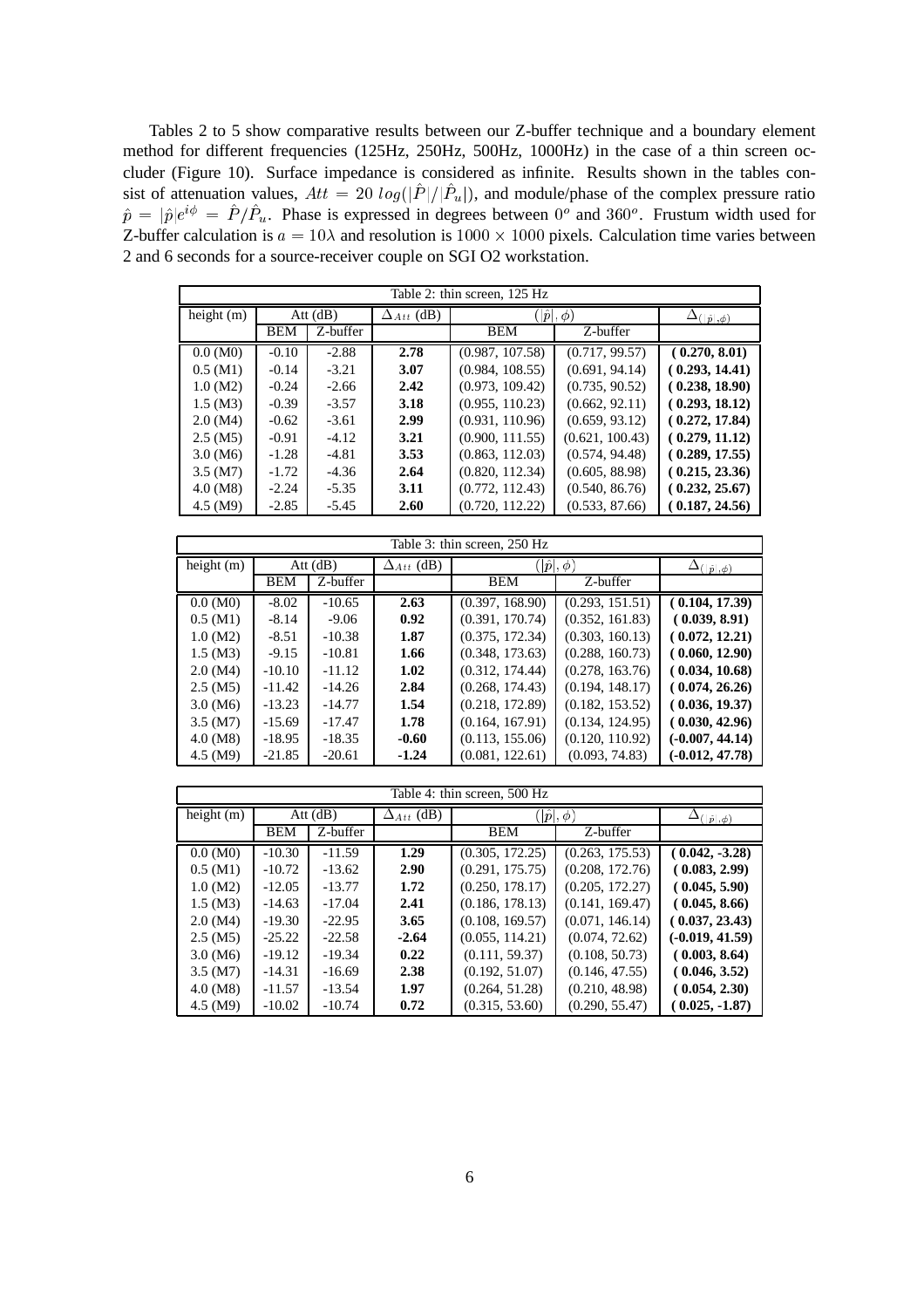| Table 5: thin screen, 1000 Hz |            |            |                     |                    |                 |                          |  |
|-------------------------------|------------|------------|---------------------|--------------------|-----------------|--------------------------|--|
| height $(m)$                  |            | Att $(dB)$ | $\Delta_{Att}$ (dB) | $ \hat{p} , \phi)$ |                 | $\Delta( \hat{p} ,\phi)$ |  |
|                               | <b>BEM</b> | Z-buffer   |                     | <b>BEM</b>         | Z-buffer        |                          |  |
| $0.0 \ (M0)$                  | $-12.30$   | $-12.95$   | 0.65                | (0.243, 78.91)     | (0.225, 61.57)  | (0.018, 17.34)           |  |
| 0.5(M1)                       | $-14.14$   | $-14.63$   | 0.49                | (0.196, 85.86)     | (0.186, 67.61)  | (0.010, 18.25)           |  |
| 1.0(M2)                       | $-22.40$   | $-24.26$   | 1.86                | (0.079, 85.45)     | (0.062, 77.78)  | (0.017, 7.67)            |  |
| $1.5 \,(M3)$                  | $-22.03$   | $-22.55$   | 0.52                | (0.079, 302.33)    | (0.075, 302.08) | (0.004, 0.25)            |  |
| 2.0(M4)                       | $-14.02$   | $-14.67$   | 0.65                | (0.199, 302.67)    | (0.185, 303.88) | $(0.014, -1.21)$         |  |
| $2.5 \,(M5)$                  | $-12.21$   | $-12.19$   | $-0.02$             | (0.245, 309.49)    | (0.245, 303.34) | (0.000, 6.15)            |  |
| 3.0(M6)                       | $-13.95$   | $-15.34$   | 1.39                | (0.201, 314.58)    | (0.171, 304.24) | (0.030, 10.34)           |  |
| $3.5 \, (M7)$                 | $-20.77$   | $-22.43$   | 1.66                | (0.091, 301.66)    | (0.076, 282.11) | (0.015, 19.55)           |  |
| $4.0 \,(M8)$                  | $-20.02$   | $-20.40$   | 0.38                | (0.099, 207.98)    | (0.096, 204.59) | (0.003, 3.39)            |  |
| $4.5 \,(M9)$                  | $-13.41$   | $-14.42$   | 1.01                | (0.213, 198.06)    | (0.190, 194.97) | (0.023, 3.09)            |  |

## **7 Discussion**

Our method gives good qualitative results in environments of arbitrary geometry. Moreover, comparisons to BEM simulations in several configurations with obstacles of infinite extent, presented above for a thin infinite screen, give satisfactory quantitative results. The obtained values differ because our method considers the obstacles only within the finite frustum. Taking a larger frustum and increasing the rendering resolution leads to more precise simulations but slows down the computation process. Also, our approach seems to be more suitable for high frequencies.

Only the obstacles "visually" visible from the source point of view are taken into account. This means that when several obstacles are overlapping, only the one closest to the source will be taken into account.

Finally our method does not allow to simulate surfaces of finite impedance.

## **8 Conclusion and future works**

We have presented an approach to efficiently approximate sound occlusion effects based on the Fresnel-Kirchoff theory of diffraction. Our method is fast and can be applied to general environments thanks to the use of graphics hardware rendering. This makes it well suited to interactive auralization or visualization of diffracted energy maps. It can also be extended to indirect sound propagation paths. Further investigations shall include extension of the method to surfaces of finite impedance and overlapping obstacles. More BEM comparisons also need to be performed in order to validate our method for more complex occluders.

## **Acknowledgments**

The authors would like to thank the "Acoustic and electromagnetic waves" team at the Centre Scientifique et Technique du Bâtiment in Grenoble, in particular Yannick Gabillet and Jerôme Defrance, for helpful chats and help with the validation process against BEM simulations.

## **References**

- [1] D. Dauger. Simulation and study of fresnel diffraction for arbitrary two dimensional apertures. *Computer in physics*, 1996.
- [2] Foley, VanDam, Feiner, and Hughes. *Computer graphics, principles and practice*. Addison Wesley, 1990.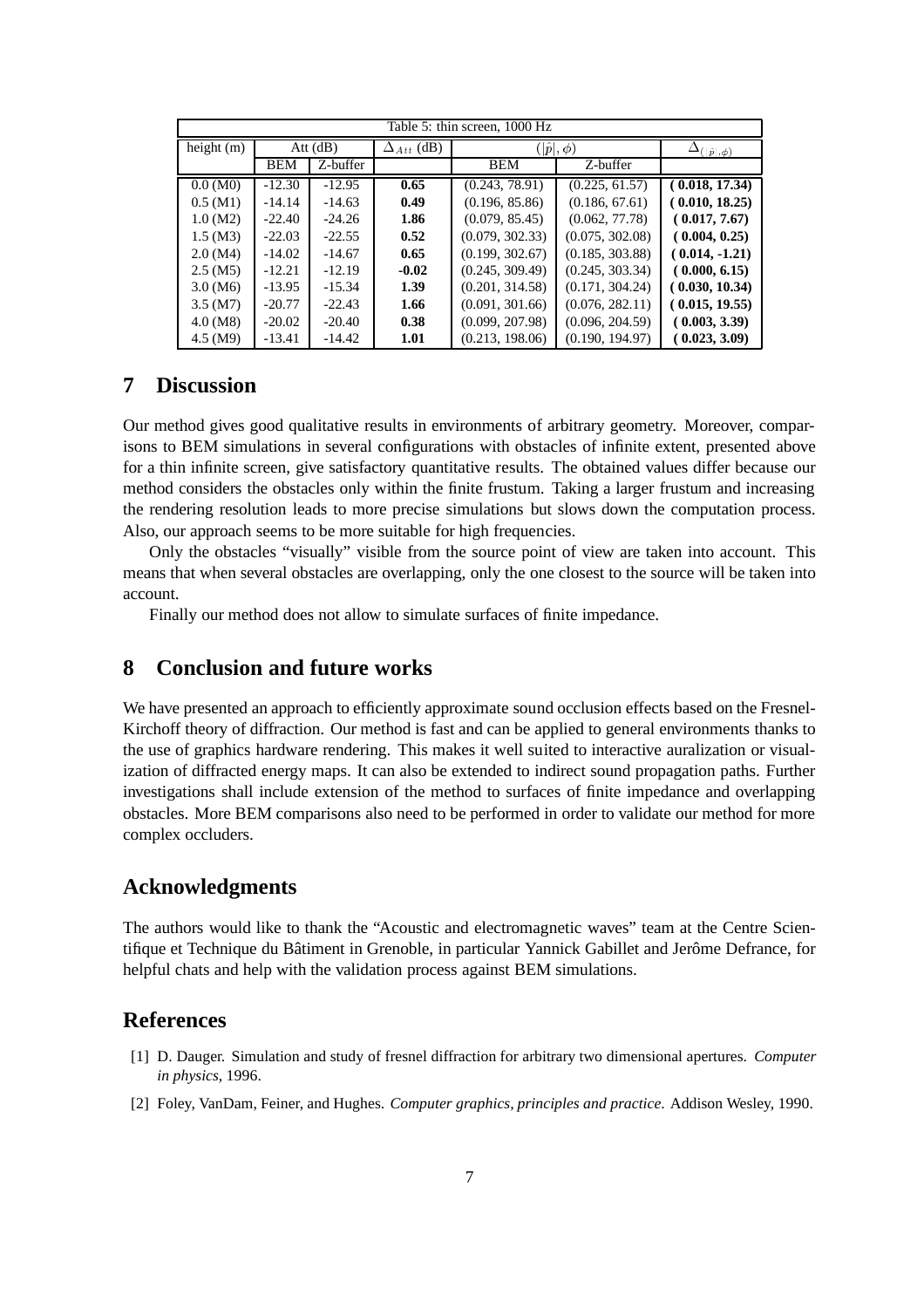- [3] T. Funkhouser, I. Carlbom, G. Elko, G. Pingali, M. Sondhi, and J. West. A beam tracing approach to acoustic modeling for interactive virtual environments. *http:://www.cs.princeton.edu/˜funk/rsas.html*, 1998.
- [4] Y. Furue. Sound propagation from the inside to the outside of a room through an apperture. *Applied Acoustics*, 31(1), 1990.
- [5] E. Hecht. *Optics, second edition*. Addison Wesley, 1987.
- [6] P. Heckbert and P. Hanrahan. Beam tracing polygonal objects. *ACM Computer Graphics, SIGGRAPH'84 Proceedings*, 18(3), 1984.
- [7] T. Kawai. Sound diffraction by a many sided barrier or pillar. *Journal of Sound and Vibration*, 79(2), 1981.
- [8] J.B. Keller. Geometrical theory of diffraction. *Journal of the Optical Society of America*, 52(2), 1962.
- [9] M. Kleiner, B. Dalenbak, and P. Svensson. Auralization an overview. *Journal of the Audio Engineering Society*, 41(11), November 1993.
- [10] Z. Maekawa. Noise reduction by screens. *Applied Acoustics*, 1, 1968.
- [11] J. Neider, T. Davis, and W. Mason. *OpenGL Programming Guide*. Addison-Wesley, 1993.
- [12] S.J. Teller. *Visibility Computations in Densely Occluded Polyhedral Environments*. PhD thesis, Computer Science Division (EECS), University of California, Berkley, 1992.
- [13] N. Tsingos and J.D. Gascuel. Soundtracks for computer animation : sound rendering in dynamic environments with occlusions. *Proceedings of Graphics Interface'97*, 1997.
- [14] J. Wernecke. *The Inventor Mentor*. Addison-Wesley, 1994.
- [15] J.R. Wright. Fundamentals of diffraction. *Journal of the Audio Engineering Society*, 45(5), may 1997.

## **A Pseudo-code for Fresnel diffraction calculation**

```
complex FresnelDiffraction( point S, M; real \lambda; int a, Pix)
fsetupCamera(S,M,Pix,a)
  render()
  real d = norm(S-M)real k = 2\pi/\lambdacomplex Punoccluded = e^{ikd}/dfor int i = 0 to Pix
     for int j = 0 to Pix
         if isPixelOccluded(i,j)
         fpoint C = unprojectPixel(i,j)point R = M - Cpoint N = C - Sreal r = norm(R)real \rho = \textbf{norm}(N)normalize(N)
             normalize(R)
             complex deltaOccluded = dP(k, r, \rho, R, N)a^2/Pix^2Punoccluded = Punoccluded - deltaOccluded
         greturn Punoccluded
g
```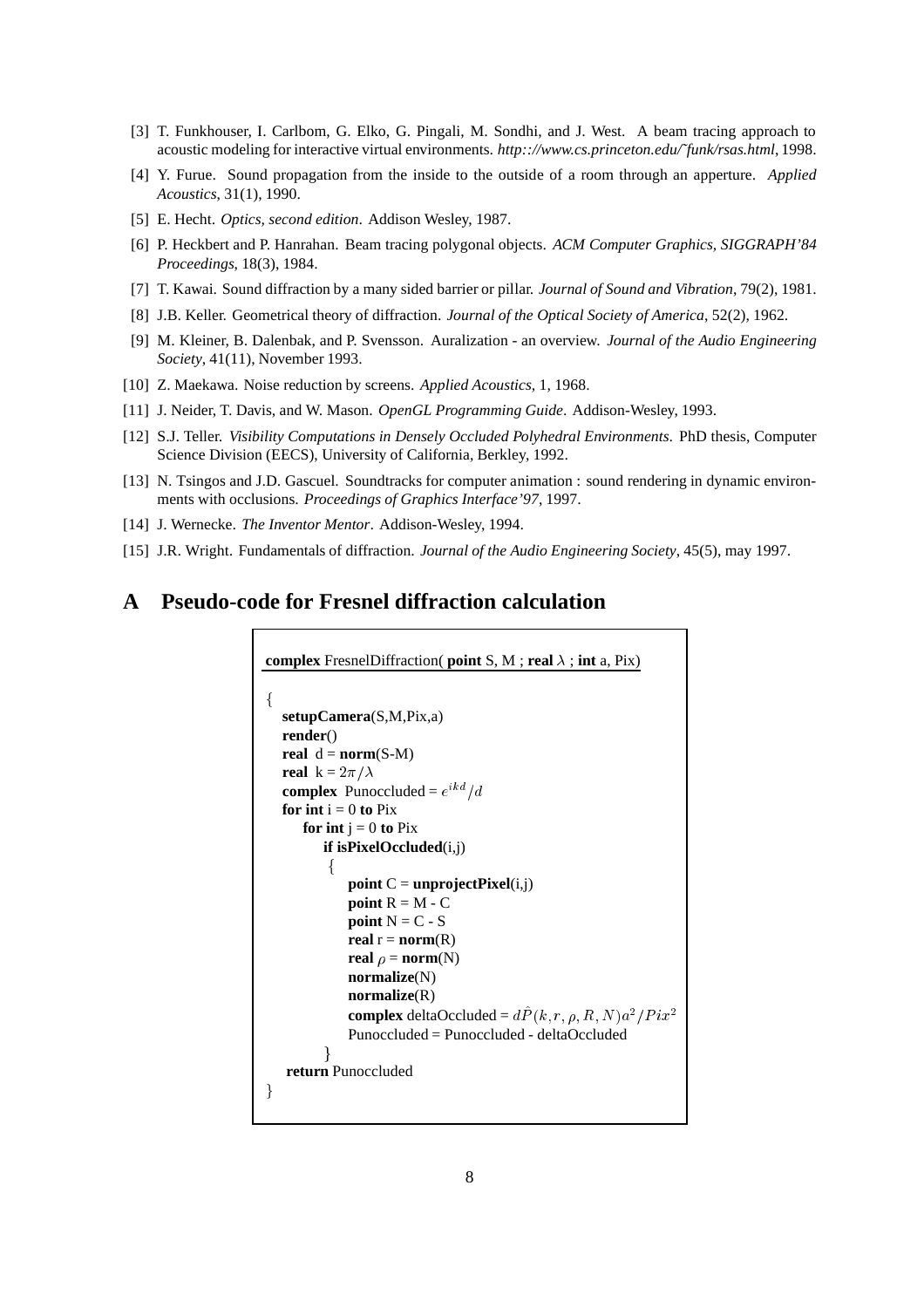# **B Helmoltz equation and the Kirchoff integral theorem**

In this section we quickly recall how the differential pressure disturbance term used in our calculation can be derived from the scalar field diffraction theory. Consider a sound source and a receiving location. The sound pressure disturbance at the receiver is a solution of the wave equation:

$$
\nabla P = \frac{1}{c^2} \frac{\partial^2 P}{\partial t^2}
$$

We can express the solution on the form  $P = \hat{P} e^{-ikct}$  (where c is the sound speed). Substituting this in the wave equation we obtain the *Helmoltz equation*:

$$
\nabla^2 \hat{P} + k^2 \hat{P} = 0.
$$

Solving this equation with the help of Green's theorem leads to an expression of the pressure disturbance at point  $M$  in terms of the pressure disturbance and its gradient evaluated on an arbitrary closed surface  $S$ , enclosing  $M$  (Figure 11):

$$
\hat{P}(M) = \frac{1}{4\pi} \left[ \iint_{S} \frac{e^{ikr}}{r} \nabla \hat{P} \cdot d\mathbf{S} \right] - \iint_{S} \hat{P} \nabla \left( \frac{e^{ikr}}{r} \right) \cdot d\mathbf{S} \right],
$$
\n(3)

which is known as the *Kirchoff integral theorem*.

If we apply this theorem to an unoccluded spherical wavefront, sound pressure has the form  $P(\rho) =$  $\frac{\epsilon_0}{\rho}e^{ik\rho}$ . Substituting into equation (3) and choosing a proper integration surface leads to (Figure 1):

$$
\hat{P}(M) = -\frac{\epsilon_o}{4\pi} \left[ \iint_S \frac{e^{ik(\rho+r)}}{\rho r} \n\left( ik(1+\mathbf{n}\cdot\mathbf{r}) - \frac{1}{\rho} - \frac{\mathbf{n}\cdot\mathbf{r}}{r} \right) dS \right],
$$
\n(4)

where  $S$  is the surface of the wavefront itself (see [5] for a more detailed explanation.) We can rewrite equation  $(4)$  as:

$$
\hat{P}(M) = \iint_{S} d\hat{P}(M) dS
$$

leading to a differential pressure disturbance  $dP(M)$  equal to:

$$
d\hat{P}(M) = -\frac{\epsilon_0 e^{ik(\rho+r)}}{4\pi \rho r} \left( ik(1+\mathbf{n} \cdot \mathbf{r}) - \frac{1}{\rho} - \frac{\mathbf{n} \cdot \mathbf{r}}{r} \right)
$$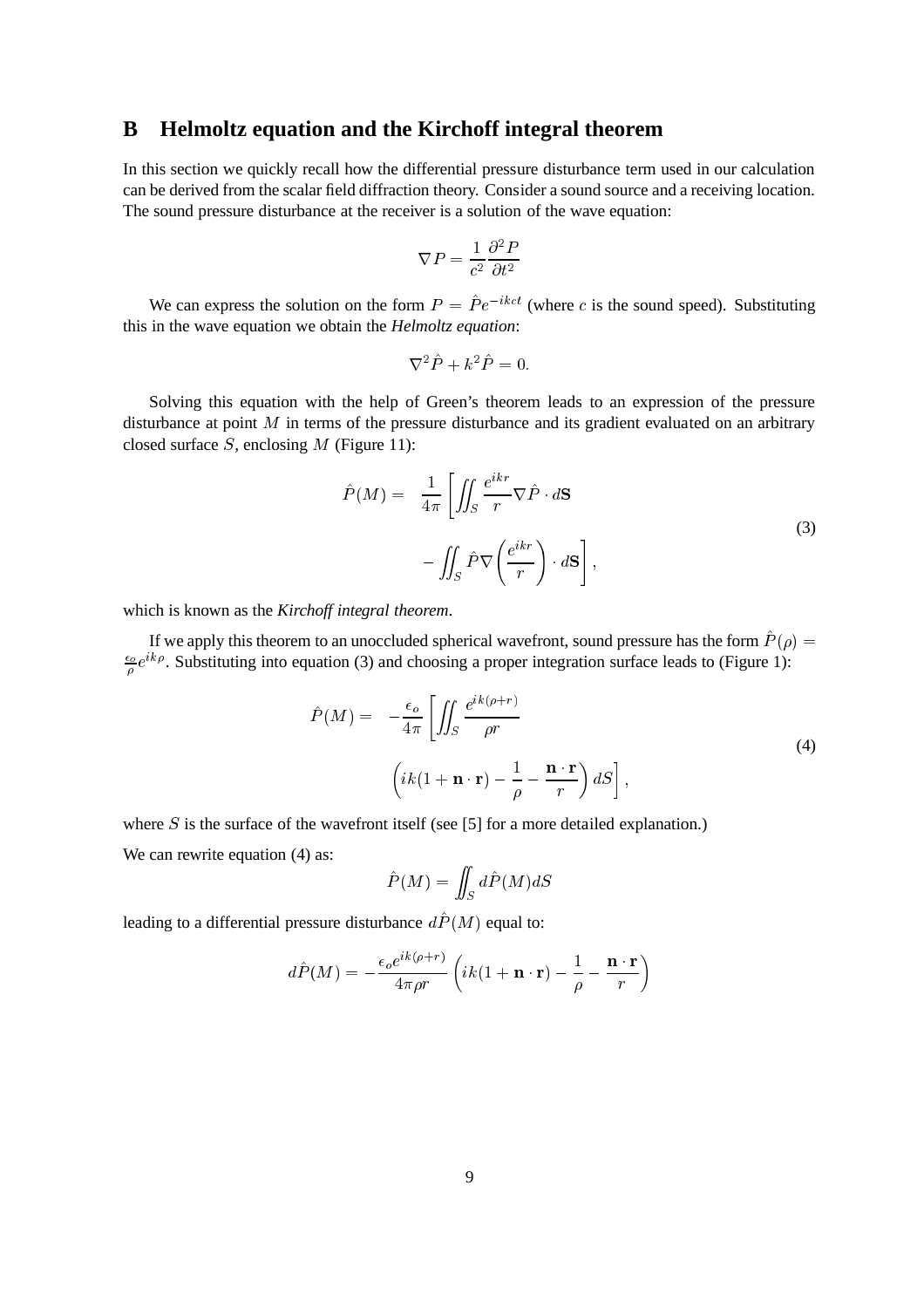

Figure 1: *The Huygens-Fresnel principle. A sound wave can be represented as a sum of secondary waves of same frequency considering their amplitudes and phases.*



Figure 2: *Viewing frustum for occlusion depth-map calculation. A parallel projection is used to compute a depth picture of the occluding objects between sound emitter and receiver positions.*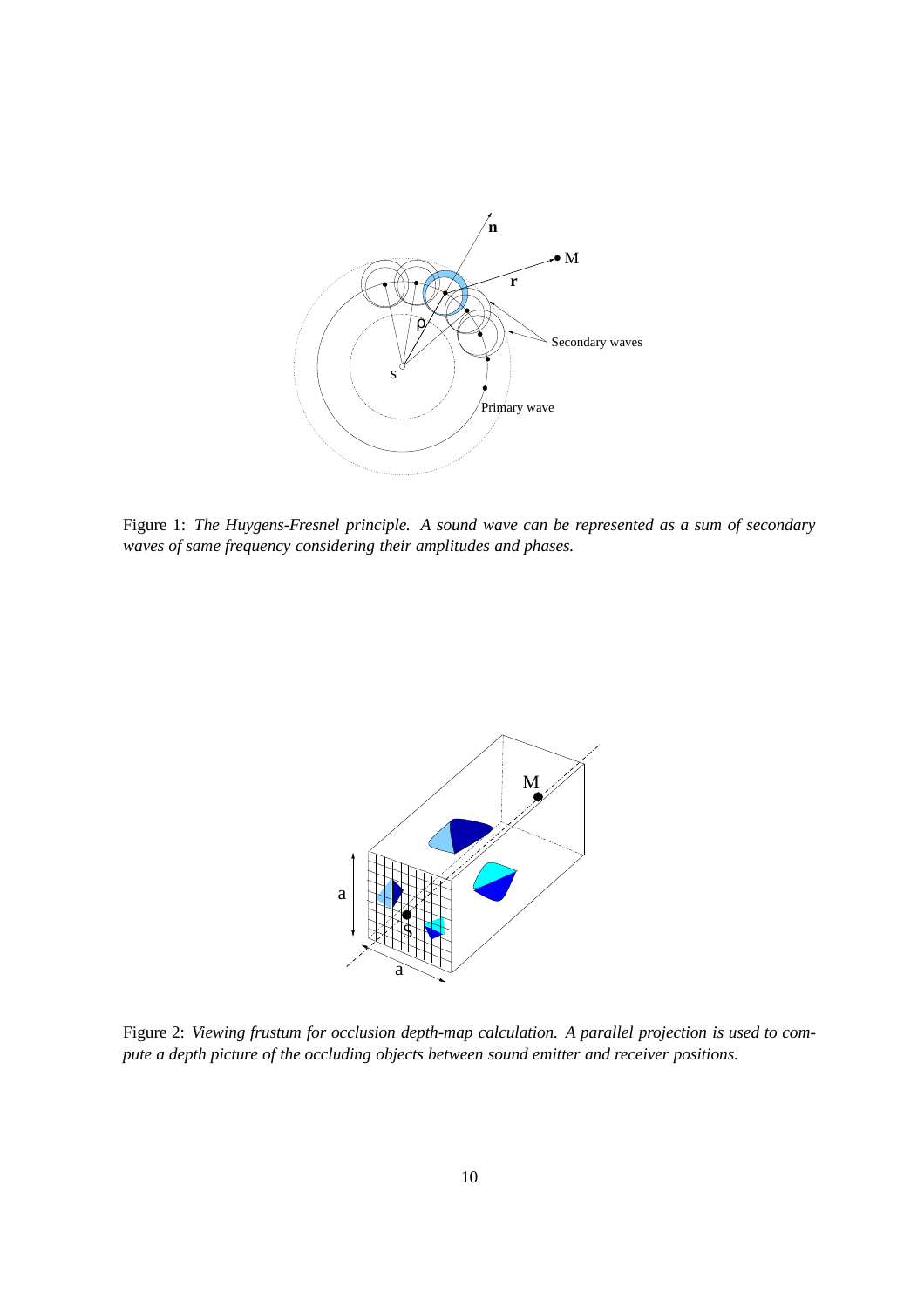

Figure 3: *Example of rendered buffers. Left picture shows a 3D scene with a source (S) in the foreground, spherical occluders and a receiver (M) in the background. Center picture correspond to the orientation map from the source point of view. Darker pixels corresponding to surfaces tangent to the view direction. Right picture shows the corresponding occlusion depth-map buffer. Darkest grey shades correspond to points closest to the source along source-to-receiver direction.*



Figure 4: *Taking into account occluders orientation. (a) and (b) shows two different configurations for an occluded pixel. In the (b) case, reprojection will be subject to errors because a larger 3D surface is projected onto a single pixel. Right-hand side figure shows notations for lambertian diffuse illumination model.*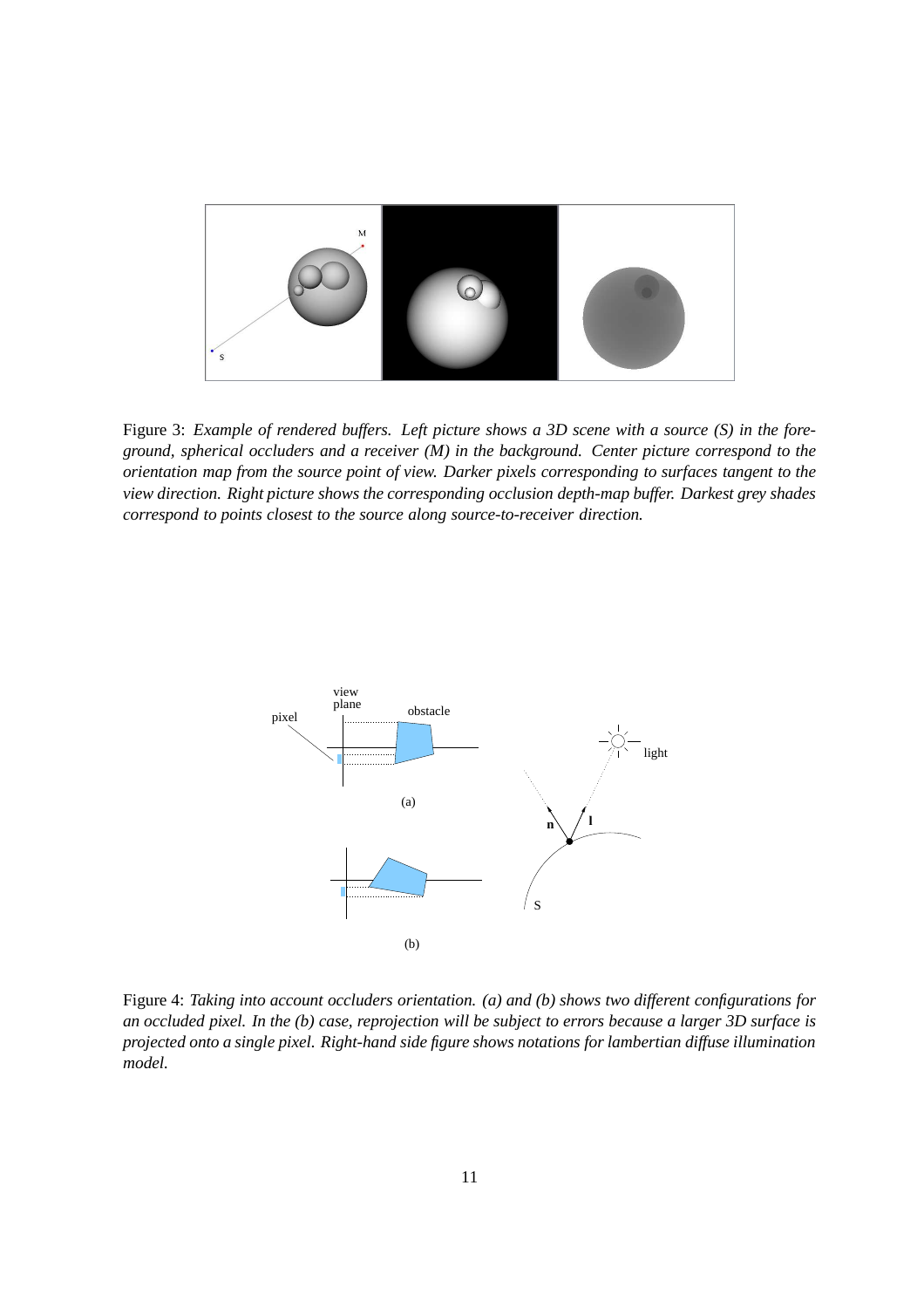

Figure 5: *(a) Diffraction pattern (intensity map) for an infinite half plane at 1000 Hz. Sound source to diffracting plane distance is 20 m. Diffracting plane to receiving plane distance is 100 m.Receiving* screen is  $100 \times 100m^2$  wide. (b) Variations of the intensity ratio between occluded and unoccluded *sound depending on the vertical position (in meters. 0 corresponds to a receiver location aligned with the sound source and edge of the diffracting plane) in the receiving plane for different values of the frustum width* a *and rendering resolutions.*



Figure 6: *Diffraction patterns (intensity maps) for a plane square aperture of decreasing size. Same* experimental conditions as Figure 5. Aperture size ranges from  $15\!\times\!15m^2$  (top-left) to  $2\!\times\!2m^2$  (bottom*right). Notice the change between near field (Fresnel) and far field (Fraunhofer) diffraction patterns as aperture size is decreasing. Last image is a close up of the Fraunhofer-like diffraction pattern.*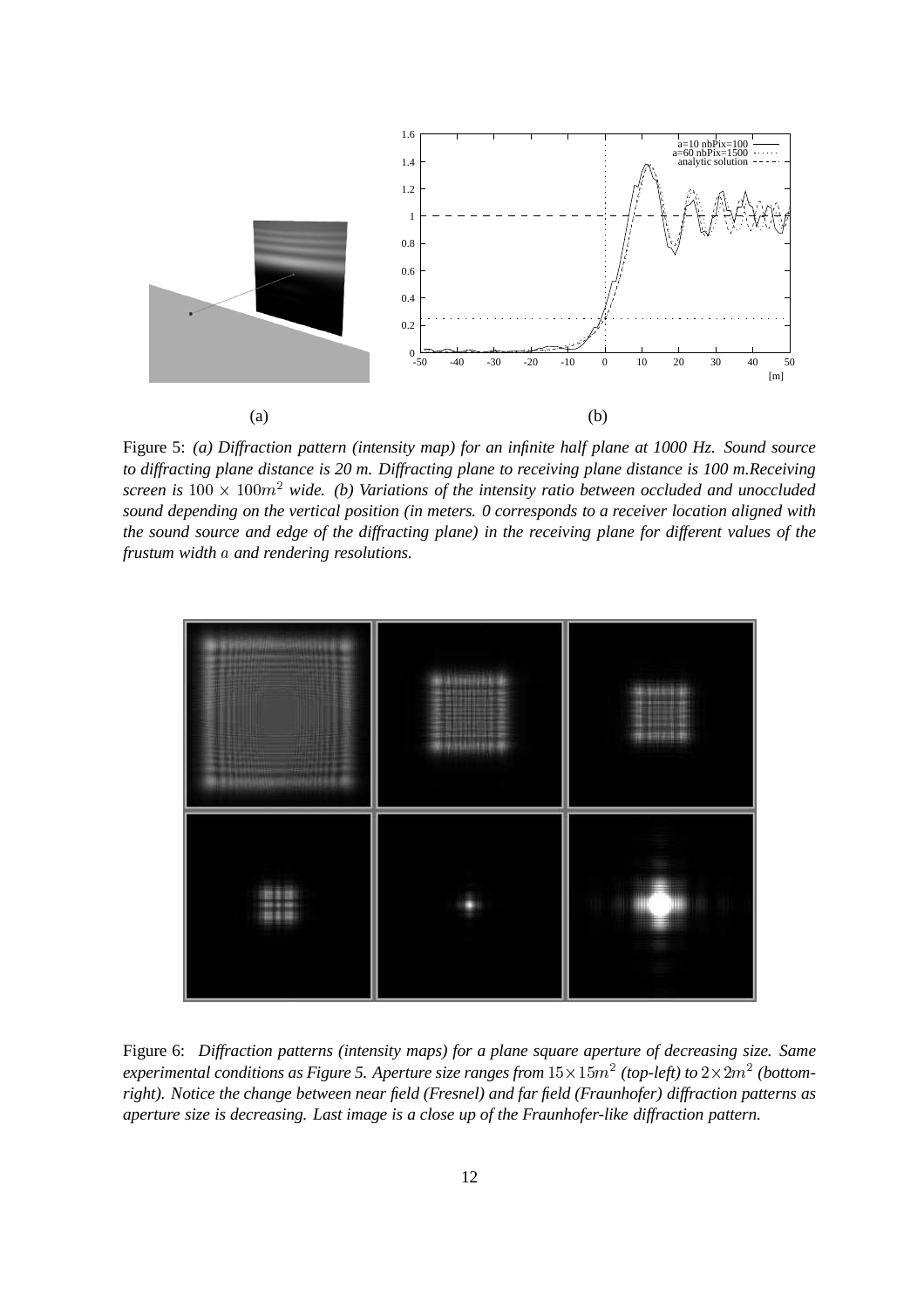

Figure 7: *(a) Example of irradiance pattern on a receiving square screen beyond the occluding domain computed with a*  $100 \times 100$  pixels buffer and  $a = 4.0$ . Source to screen distance is 120m. Receiving *screen is 100m wide. Frequency is 1000Hz. (b) Close-up of the diffraction pattern. The pattern is com*puted at 200  $\times$  200 pixels resolution, applying our point-to-point method for each pixel. Computation *time is 2 hours (on SGI O2 180 MHz R5000 workstation) which gives an average time of 0.02s per pixel.*



Figure 8: *Attenuation spectra for an infinite half plane for different values of* a *and buffer resolution* res *(labeled* res a*). Relative positions of source, receiver and screen are given on the right-hand side figure*